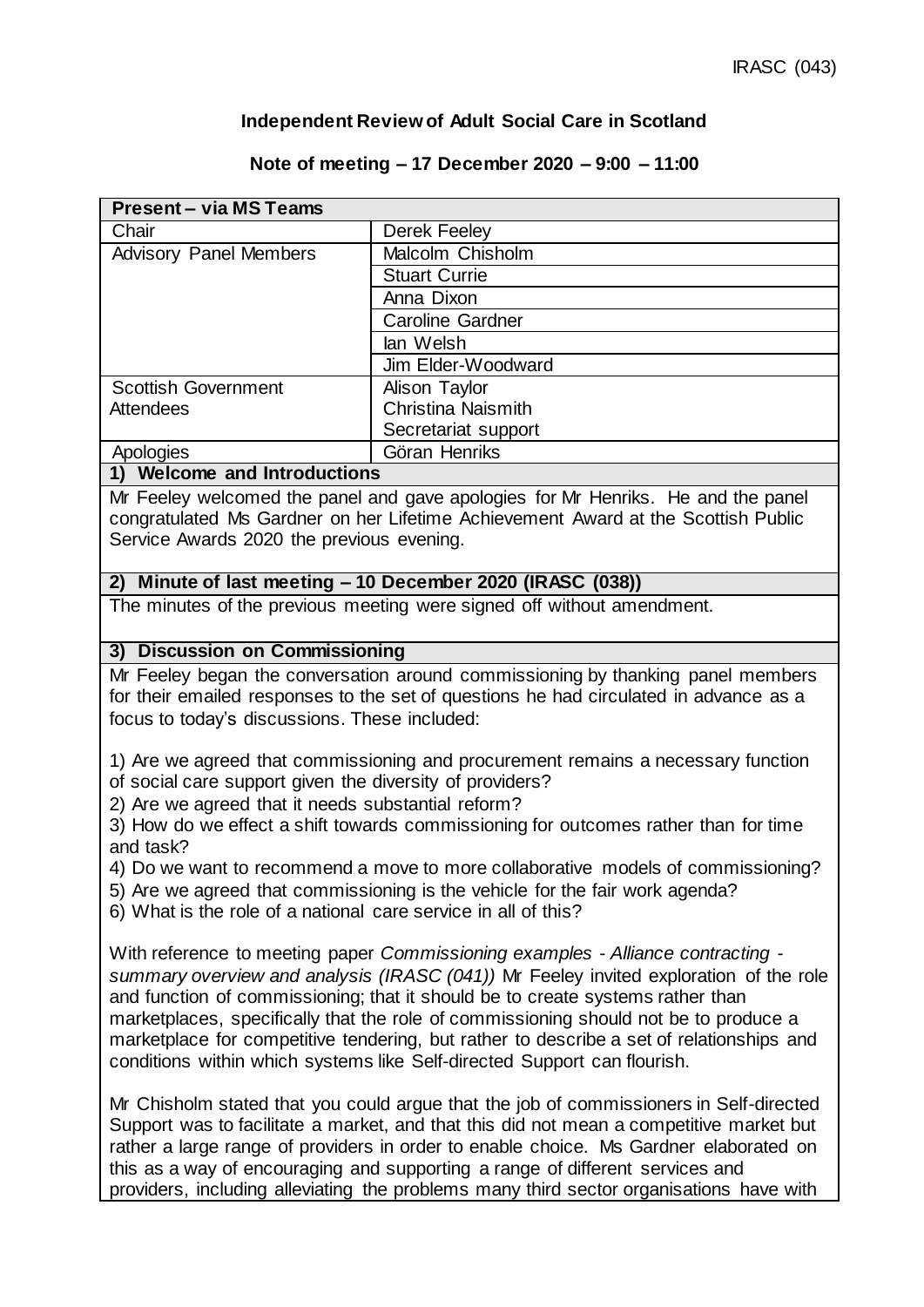tendering practices and very short term funding, and building a system that is sustainable and adaptable to changing needs over the long term. Cllr Currie picked up the point about third sector short term funding causing rolling budgeting crises and restricting the ability to plan ahead. He also noted that a plurality of services in more rural areas of Scotland was made very difficult by geography.

Ms Dixon brought attention to other functions that sit under commissioning, specifically planning and assessing the needs of the population, how a longer term forecast of likely needs could be informed by data from true, unrationed needs assessment for Self-Directed Support and how this planning could service the requirement for there to be some certainty or guarantee of volume to sustain a market. She also noted the role of statutory services in filling gaps, particularly in sparsely populated areas where the critical mass of need to support a market is not reached. Cllr Currie made points about statutory responsibility and a history of providers walking away from contracts in rural areas.

Mr Feeley listed the five guiding principles they were trying to shift in redesigning and reforming the commissioning process:

Shift from outputs to outcomes Shift from competition to collaboration Shift from short term to long term Shift from cost driven staff arrangements to Fair Work Shift from price to quality

And reflected on the previous discussion on markets as choice, the trap of competition based on cost and how someone who needs social care would define choice.

Cllr Currie warned of confusing having choice with better outcomes. Mr Welsh stated that choice could be separated from competition and while there are examples of and templates for collaborative commissioning in place in Scotland they take a long time to culturally embed. He said he was optimistic that a move could be made towards collaborative commissioning, "turbo-charged" Self-Directed Support and strong local collaborative involvement of citizens in processes to create positive change in the care at home landscape.

Ms Dixon disagreed that competition inevitably leads to an exclusive focus on price and that different commissioning approaches may be needed for different sectors of the care landscape. Mr Feeley referenced the diversity of provision of social care in Scotland as potentially being a real strength.

Ms Gardner noted that quality is always harder to measure than the straightforward metric of price, but even in care homes as the place it should be easiest to see whether people are living up to what the National Care Standards require, quality and accountability are not the drivers.

Mr Feeley felt that many of his prompt questions had been discussed without having to go question by question but wanted to return to the place of national functionality in commissioning, including accountability and oversight. Cllr Currie stressed the role of trade unions in this national perspective, and the opportunity to drive up standards in fair work and terms and conditions at a national level, particularly in the private sector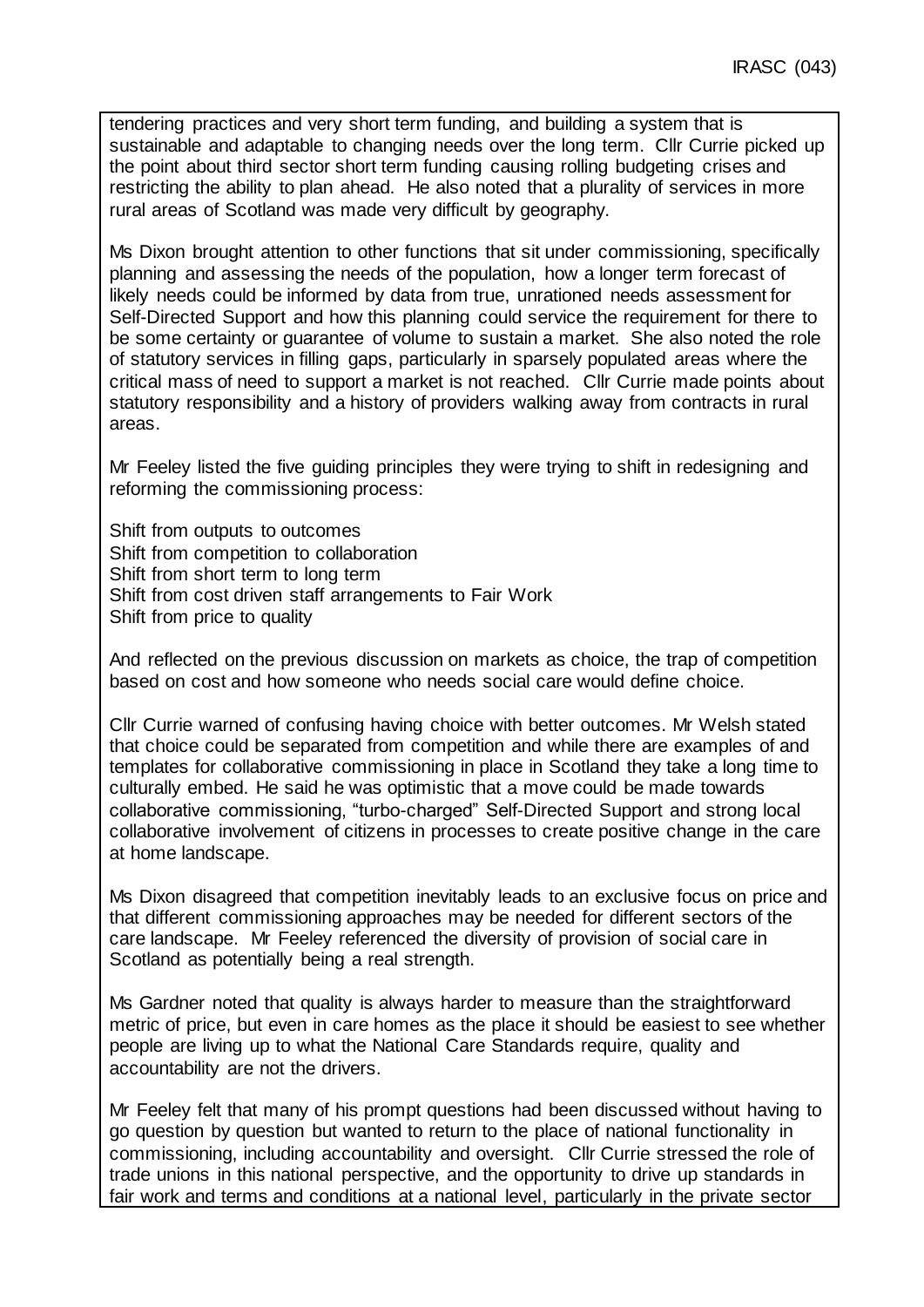where trade union involvement has previously been patchy. He expressed concern about commercial interests in the sector driving care, particularly in care homes, and made the point that more guidance is not the answer.

Discussion moved to the recommendations of a major change program in the CCPS paper – Big Ideas, with national drivers of change but still recognising the need for detail to be worked out at a local level.

Ms Dixon asked about skills of and support given to commissioners, the backgrounds they come from and how that informs their perspective on what commissioning is. It was proposed that this may be a reason for the variation in health and social care integration implementation across the country. Ms Gardner referenced the high turnover of senior IJB staff.

The secretariat were invited to give insight on commissioning within IJBs with Ms Naismith noting that there had been rapid change in the environment in recent years, with many of the original commissioners, who came from a care group perspectives, moving on and that there are now more people trained in improvement. She also highlighted occupational standards and training programmes for commissioners and procurement staff that had been developed and could be referenced.

Mr Feeley asked the panel members to share what was on their minds regarding the report and what they felt needed more attention in the coming meetings.

Mr Welsh praised the quality of submissions to the Review and summarised the engagement programme. He stated his largest concern continued to be funding and practical recommendations. He also queried how unpaid carers were going to be addressed and supported in the report.

Mr Feeley explained how he intended to address the importance of the role of unpaid carers. He also briefly outlined the work on funding that would be presented to the panel for the next meeting.

Mr Chisholm was encouraged by the discussion on commissioning, and questioned the position on care homes within the report noting that the Covid 19 situation in care homes earlier in the year was one of the drivers of the Review. He recommended highlighting the recommendations within the Review that could be quickly implemented at low cost.

Mr Feeley agreed that prioritisation and timeframes would be addressed.

Cllr Currie asked whether the public and political perception is that a National Care Service means care homes and expressed concerns about administrative costs of implementing some recommendations.

Ms Gardner stressed the need to put the costs of recommendations against quantifications of the financial and human failure costs that are currently built into the system, for instance older people occupying acute hospital beds long term or being discharged to care homes because a lack of care at home provision. She suggested looking at how the patient safety programme could be adapted to address the relationship between people who need support and people who support them. She